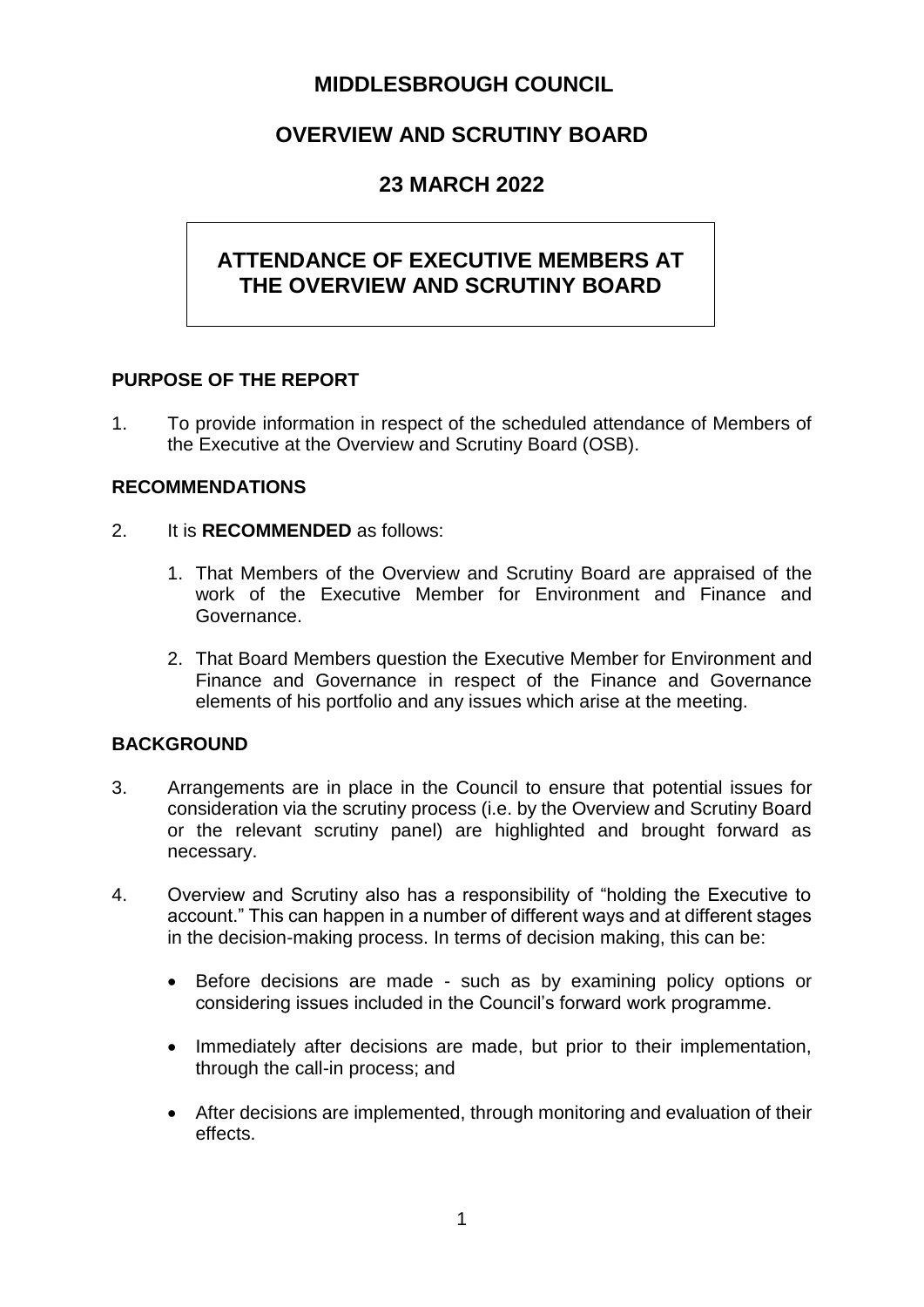- 5. Overview and Scrutiny can be involved in holding the Executive to account as a whole, by using the methods outlined in the preceding paragraph, or on an individual basis. The OSB's role in this area has been strengthened in recent years, with arrangements having been made for individual Members of the Executive to attend OSB.
- 6. This has given OSB Members the opportunity to hear directly from each Executive Member on matters such as their aims and aspirations, progress made, objectives and priorities and also any emerging issues or pressure areas relating to their portfolio.
- 7. The process has also presented an opportunity for OSB to highlight and question any issues of concern or difficulty (for example in respect of service areas where targets have not been reached or where objectives have not been achieved) and to question what action will be taken to address such issues.
- 8. Arrangements have been made for the Executive Member for Environment and Finance and Governance to be in attendance at today's meeting.
- 9. As Members' will recall the Executive Member for Environment and Finance and Governance attended OSB on 9 November 2021. At that meeting he provided an update to the Board in respect of the Environmental aspects of his portfolio.
- 10. The update provided at today's meeting will focus on the Financial and Governance aspects of the portfolio. Details of the relevant aspects of the portfolio are attached at **Appendix 1**.

## **BACKGROUND PAPERS**

11. There were no background papers used in the preparation of this report.

## **Contact Officer:**

Caroline Breheny Democratic Services Telephone: 01642 729752(direct line) e mail: caroline\_breheny@middlesbrough.gov.uk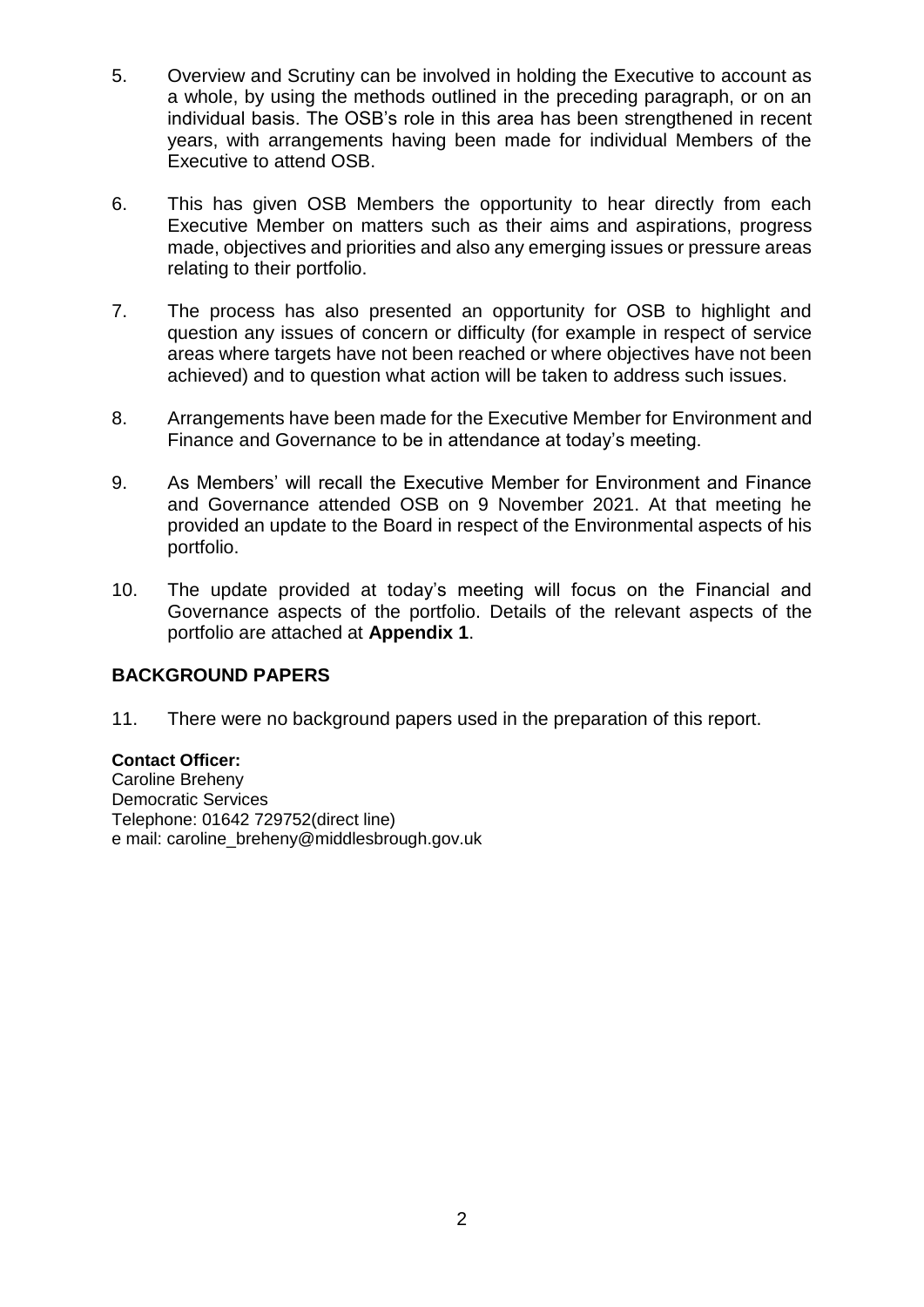| <b>Executive Portfolio:</b> | <b>Executive Member for Environment and Finance and</b>             |
|-----------------------------|---------------------------------------------------------------------|
|                             | Governance                                                          |
| <b>Portfolio Holder:</b>    | <b>Councillor Barrie Cooper</b>                                     |
| <b>Lead Officer:</b>        | In respect of the portfolio of Finance and Governance - Director of |
|                             | Finance, Director of Legal and Governance Services                  |
| <b>SCOPE OF PORTFOLIO</b>   |                                                                     |

The Executive Member for Environment and Finance and Governance, in respect of the portfolio of Finance and Governance, has the responsibility of ensuring that the Council operates efficiently, openly and fairly. The Executive Member for Finance and Governance has oversight of budgetary issues. Areas falling within this portfolio are:

- Human Resources/payroll
- Legal Services
- Democratic/Member Services
- $\bullet$  ICT
- Business Continuity and Risk Management
- Customer Services and Complaints and Compliments
- Information Governance
- Performance Management
- Project and Programme Management
- Financial Management
- Procurement
- Investment Strategy
- Valuation and Estates
- Teesside Pension Fund (as administering authority)
- **•** Business Rates
- Housing Benefits
- Council Tax
- Borrowing Investments and Cash Management
- Insurance
- Information Security
- Adult Commissioning
- Social Care Commissioning

## **Policy Framework**

- Strategic Plan (Overview)
- Council's Budget Strategy
- Capital Strategy
- Medium Term Financial Plan
- Pay Policy Statement

## **Other Plans and Strategies**

- Corporate Equality and Diversity Policy
- People Strategy
- Digital Strategy
- Corporate Risk Management Strategy
- Strategic Risk Register